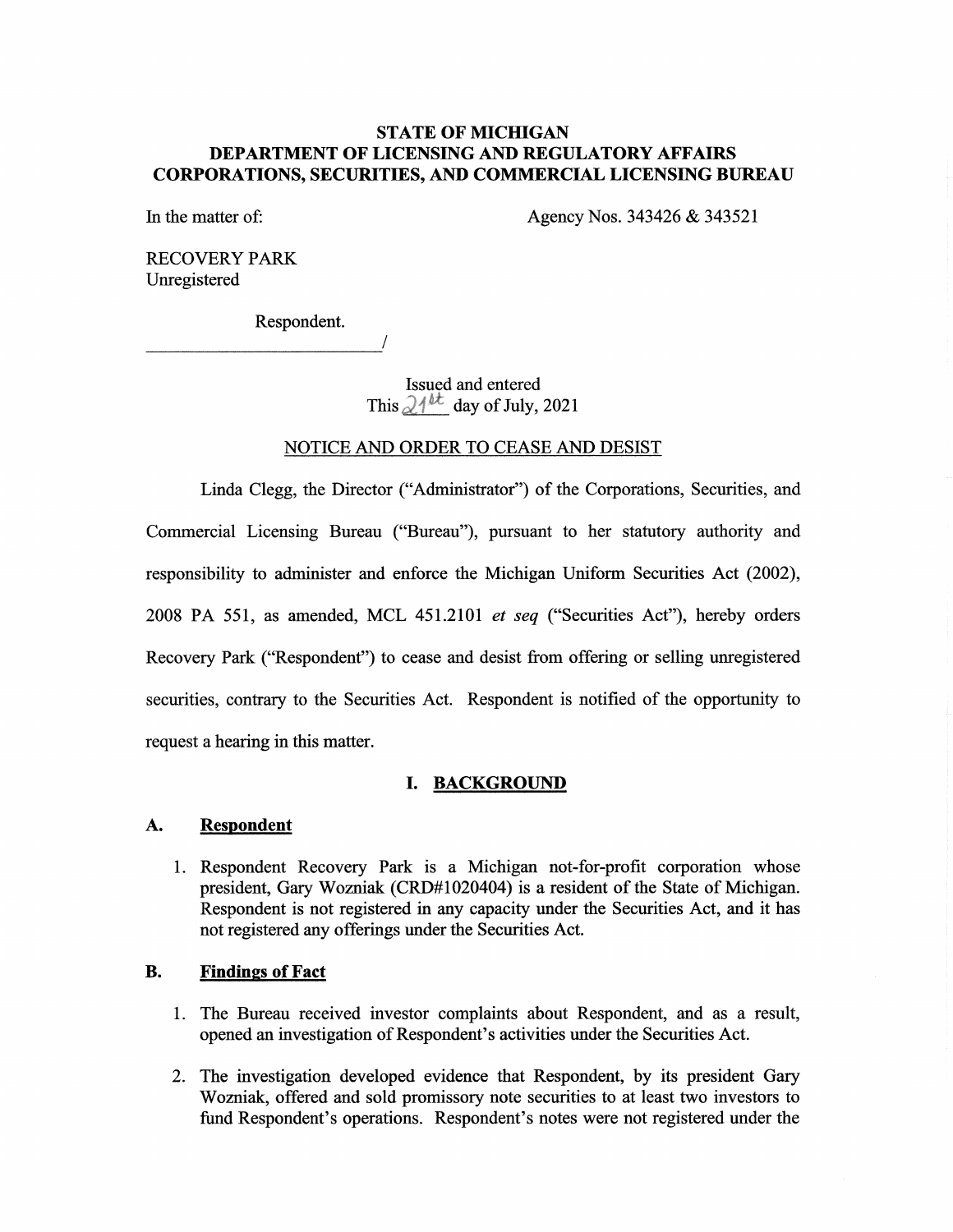Securities Act, and it has not identified a relevant exemption, exception, preemption, or exclusion justifying the failure to register the notes.

#### II. RELEVANT STATUTORY PROVISIONS

1. Section 102c(c) of the Securities Act defines "Security", in part, as:

a note<sup>[1</sup>]; stock; treasury stock; security future; bond; debenture; evidence of indebtedness; certificate of interest or participation in a profit-sharing agreement; collateral trust certificate; preorganization certificate or subscription; transferable share; investment contract; voting trust certificate; certificate of deposit for a security; fractional undivided interest in oil, gas, or other mineral rights; put, call, straddle, option, or privilege on a security, certificate of deposit, or group or index of securities, including an interest in or based on the value of that put, call, straddle, option, or privilege on that security, certificate of deposit, or group or index of securities, put, call, straddle, option, or privilege entered into on a national securities exchange relating to foreign currency, an investment in a viatical or life settlement agreement; or, in general, an interest or instrument commonly known as a "security"; or a certificate of interest or participation in, temporary or interim certificate for, receipt for, guarantee of, or warrant or right to subscribe to or purchase, any of the foregoing...

2. Section 301 of the Securities Act, MCL 451.2301, states:

A person shall not offer or sell a security in this state unless 1 or more of the following are met:

- (a) The security is a federal covered security.
- (b) The security, transaction, or offer is exempted from registration under sections 201 to 203.
- (c) The security is registered under this act.

 $\lceil$ <sup>1</sup> A promissory note is presumed to be a security under the "Family Resemblance Test" adopted by the Supreme Court in Reves v Ernst & Young, 494 US 56, 64-67 (1990). The presumption may be rebutted by analyzing four factors. Those factors as applied here support the fact that the note is a security: (1) The issuer's intent was to raise funds for general operations of the business, and the buyers of the notes were interested in the profits offered to them in the form of interest on the notes; (2) the plan of distribution of the instrument was to more than one investor, some of whom understood that the notes could be converted to equity in a for-profit entity; (3) the investors could reasonably believe that the notes were securities as they were issued to fund business operations, and offered the investors profits in the form of interest; (4) no other regulatory scheme exists to provide a safeguard for investors in these notes. All four factors weigh in favor of defining these notes as securities under MCL 451.2102c(c).]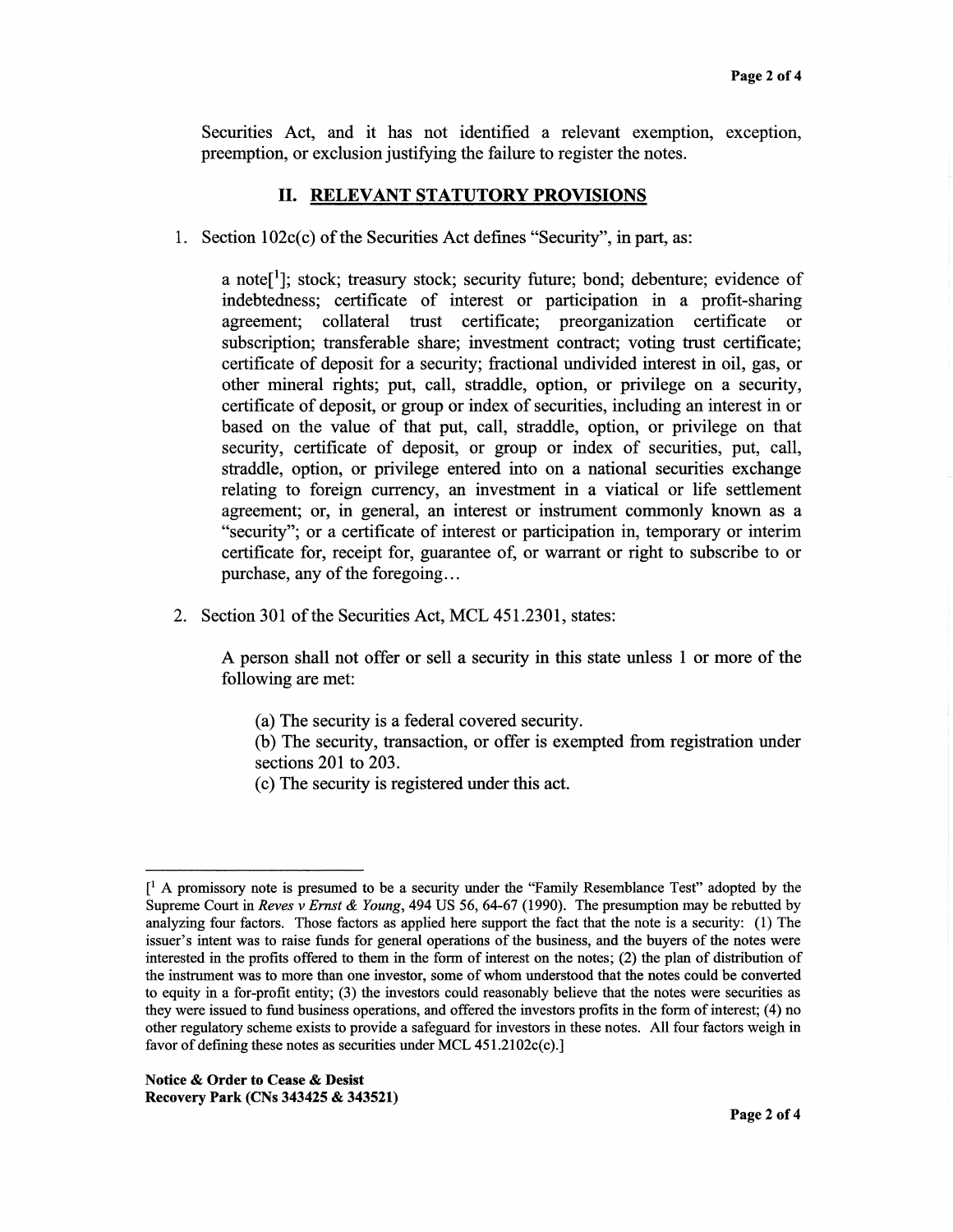3. Section 503(1) of the Securities Act, MCL 451.2503(1), states:

In a civil action or administrative proceeding under this act, a person claiming an exemption, exception, preemption, or exclusion has the burden to prove the applicability of the exemption, exception, preemption, or exclusions.

#### III. CONCLUSIONS OF LAW

1. Respondent Recovery Park, by its president Gary Wozniak, offered and sold promissory note securities that were not federal covered, exempt from registration, or registered, in violation of section 301 of the Securities Act, MCL 451.2301.

## IV. ORDER

IT IS THEREFORE ORDERED, pursuant to section 604 of the Securities Act, MCL 451.2604, that:

- A. Respondent shall immediately CEASE AND DESIST from offering or selling unregistered securities, contrary to the Securities Act.
- B. Pursuant to section 604(2) of the Securities Act, this Notice and Order to Cease and Desist is IMMEDIATELY EFFECTIVE.
- C. In her Final Order, the Administrator, under section 604(4) of the Securities Act, MCL 451.2604(4), intends to impose no civil against Respondent because it is a not-for-profit entity, and investors have yet to be repaid monies due to them from Respondent.
- D. Pursuant to section 508 of the Securities Act, MCL 451.2508, a person that willfully violates the Securities Act, or an order issued under the Securities Act, is guilty of a felony punishable by imprisonment for not more than 10 years or a fine of not more than \$500,000.00 for each violation, or both. An individual convicted of violating a rule or order under this act may be fined, but shall not be imprisoned, if the individual did not have knowledge of the rule or order.

# V. NOTICE OF OPPORTUNITY FOR HEARING

Section 604 of the Securities Act, MCL 451.2604, provides that Respondent has 30 days beginning with the first day after the date of service of this Notice and Order to Cease and Desist to submit a written request to the Administrator asking that this matter be scheduled for a hearing. If the Administrator receives a written request in a timely manner, the Administrator shall schedule a hearing within 15 days after receipt of the request. The written request for a hearing must be addressed to:

Notice & Order to Cease & Desist Recovery Park (CNs 343425 & 343521)